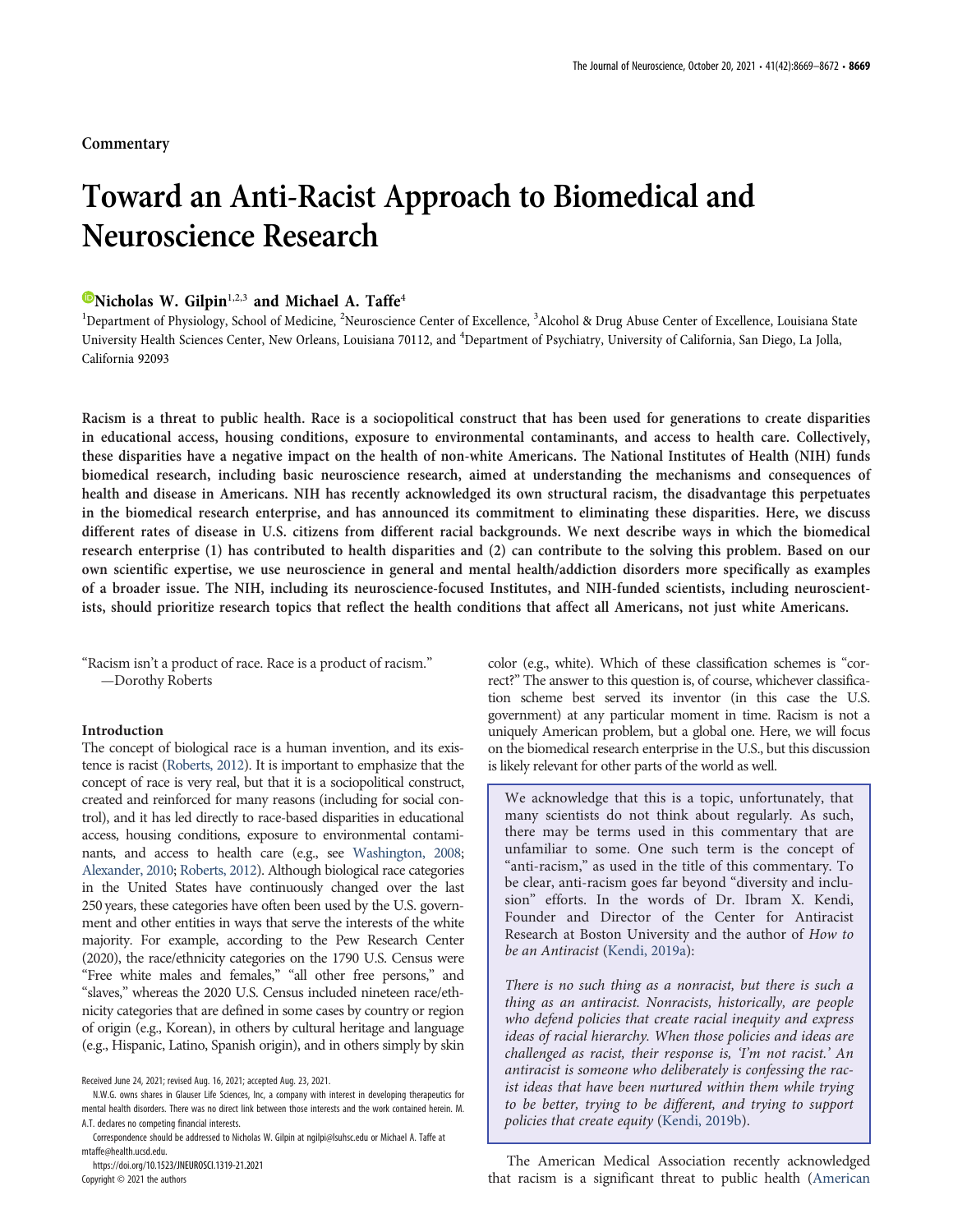Medical Association, 2020); this most assuredly includes neurologic and mental health, areas of research emphasis for members of the Society for Neuroscience and readers of this journal. It is important to emphasize that poorer mental health outcomes in, for example, Black U.S. citizens is an issue of racism, not an issue of race (Williams 2018), and that this is also true for other racial/ ethnic minorities and other countries (Wallace et al., 2016). Over the past year, the COVID-19 pandemic has further unmasked racial disparities in the prevalence and negative health impact of preexisting conditions in historically marginalized racial and ethnic groups (Bassett et al., 2020). The reasons for this are many, including structural racism that reduces access to quality health care for historically marginalized racial and ethnic groups, as well as centuries of betrayal of Black patients and research subjects that has eroded the faith of Black U.S. citizens in Western medicine (Washington, 2008). The most commonly known example is the decades-long Tuskegee syphilis experiment, in which life-saving treatment was withheld from mostly Black participants. Many other medical experiments have been inflicted on Black Americans in which harm to the participants has been disguised as treatment (e.g., radiation studies led by Eugene L. Saenger at Cincinnati General Hospital from 1960 to 1972) or in which such harms were not disguised at all (e.g., the mutilations inflicted by James Marion Sims, without anesthesia, in the 1800s).

It is likely that racist disparities in health care are owed, in part, to disparities of investment in health-related research, including (1) racial disparities in federal research grants awarded to Black scientists (Taffe and Gilpin, 2021); (2) lower funding rates for topics of interest (e.g., disease prevention and intervention) to Black scientists (and by extension, Black citizens) (Hoppe et al., 2019); and (3) under-investment in research topics, and the institutes/centers that fund those topics, directly related to minority health and health disparities (Hoppe et al., 2019; Lauer et al., 2021). The Directors of the NIH Institutes/Centers with research portfolios aimed at investigating the biology of mental health, neurologic disorders and addiction (Gordon, 2021; Koob, 2021; Koroshetz, 2021; Volkow, 2021) recently issued statements of support for the acknowledgment by the NIH Director (Collins, 2021) that "individuals in the biomedical research enterprise... have endured disadvantages because of structural racism."

#### U.S. citizens from different racial backgrounds have different burdens of neurologic disease and mental health disorders

U.S. citizens from historically marginalized racial and ethnic groups have higher rates of predisposing factors for disease, and this fact has entered the public consciousness during the COVID-19 pandemic (Bassett et al., 2020). National statistics show that life expectancy, infant mortality rates, hypertension, and asthma rates are all highest in Black Americans, and also that obesity, diabetes, and kidney disease are all higher in Black and Hispanic Americans than in non-Hispanic white Americans, whereas white Americans exhibit higher rates of some other conditions, including specific types of pain (National Center for Health Statistics, 2017). Also, American Indians exhibit rates of all these conditions that differ in many cases from other subgroups or the general population. Chronic health conditions, such as those mentioned above are often comorbid with mental health and substance use disorders, and the presence of predisposing or comorbid factors in one domain of health often worsens disease outcomes in another (Harnett, 2020). Therefore, predisposing/comorbid factors should be considered in basic neuroscience research to increase the generalizability and translational value of basic

neuroscience findings. More generally, prioritizing research topics that focus on conditions prevalent in historically underrepresented racial and ethnic groups will increase the positive impact of basic neuroscience research on the health of historically marginalized racial and ethnic groups.

There are many reasons for racial disparities in the rates of medical and psychiatric disorders. For example, Black Americans are more likely to live in the South (2010 U.S. Census), more likely to live in areas with lower socioeconomic status and higher exposure to environmental toxins, more likely to be incarcerated (Alexander, 2010), less likely to have medical insurance (Artiga et al., 2020), and more likely (historically and currently) to experience impediments in access to (quality) health care (Washington, 2008). This results in not only more exposure to health insults, but also less access to health care, including when it comes to mental health. For example, the percentage of people with substance abuse and mental health disorders that go untreated is much higher for Black Americans relative to the general population for all categories of disorders (Substance Abuse and Mental Health Services Administration, 2018). Licit and illicit drug use rates are higher in Americans with a mental health disorder, and the rates of addiction and mental health disorders, alone and in combination, differ according to race (Substance Abuse and Mental Health Services Administration, 2018). Furthermore, racism experienced by U.S. citizens belonging to historically marginalized racial and ethnic groups, as well as race-based differences in environmental exposure and health care access can affect the (neuro)biological contributors to disease in those groups (Harnett, 2020). It is critical to note that the prevalence rates of specific mental health and neurologic disorders can be lower (e.g., for alcohol use disorder, prescription opioid overdose and misuse, adolescent cigarette smoking) or higher (e.g., marijuana use, major depressive disorder) in Black Americans than they are in the general population (Substance Abuse and Mental Health Services Administration, 2018). This creates a scenario in which neuroscientists may be able to leverage racial differences (in rates of disease or neurobiological substrates that mediate disease) to identify neurobiological underpinnings of disorders and develop improved treatment strategies for all Americans.

#### Systemic racism in the biomedical research enterprise contributes to health disparities

Doctors from historically marginalized racial and ethnic groups are more likely to focus on the health of historically marginalized populations; for example, a higher percentage of medical school matriculants from historically marginalized racial and ethnic groups in the United States say they will practice medicine in underserved areas relative to white matriculants (Association of American Medical Colleges, 2019). Likewise, scientists from racial and ethnic groups that are underrepresented in the sciences are more likely to focus on biomedical research topics that are relevant for historically marginalized racial and ethnic populations. For example,  $\sim$ 15% of applications received by the National Institute on Minority Health and Health Disparities (NIMHD) are submitted by African-American/Black Principal Investigators (PIs), a percentage that is threefold higher than that for any other Institute or Center at NIH (Lauer et al., 2021). This fact is perhaps not surprising, but it is problematic because NIMHD has the second lowest funding rate of all Institutes/Centers at NIH and receives only 0.8% of the overall NIH allocation (National Institutes of Health, 2021). These data suggest that African-American/Black PIs are more likely to propose research that focuses on minority health issues, and that these topics are less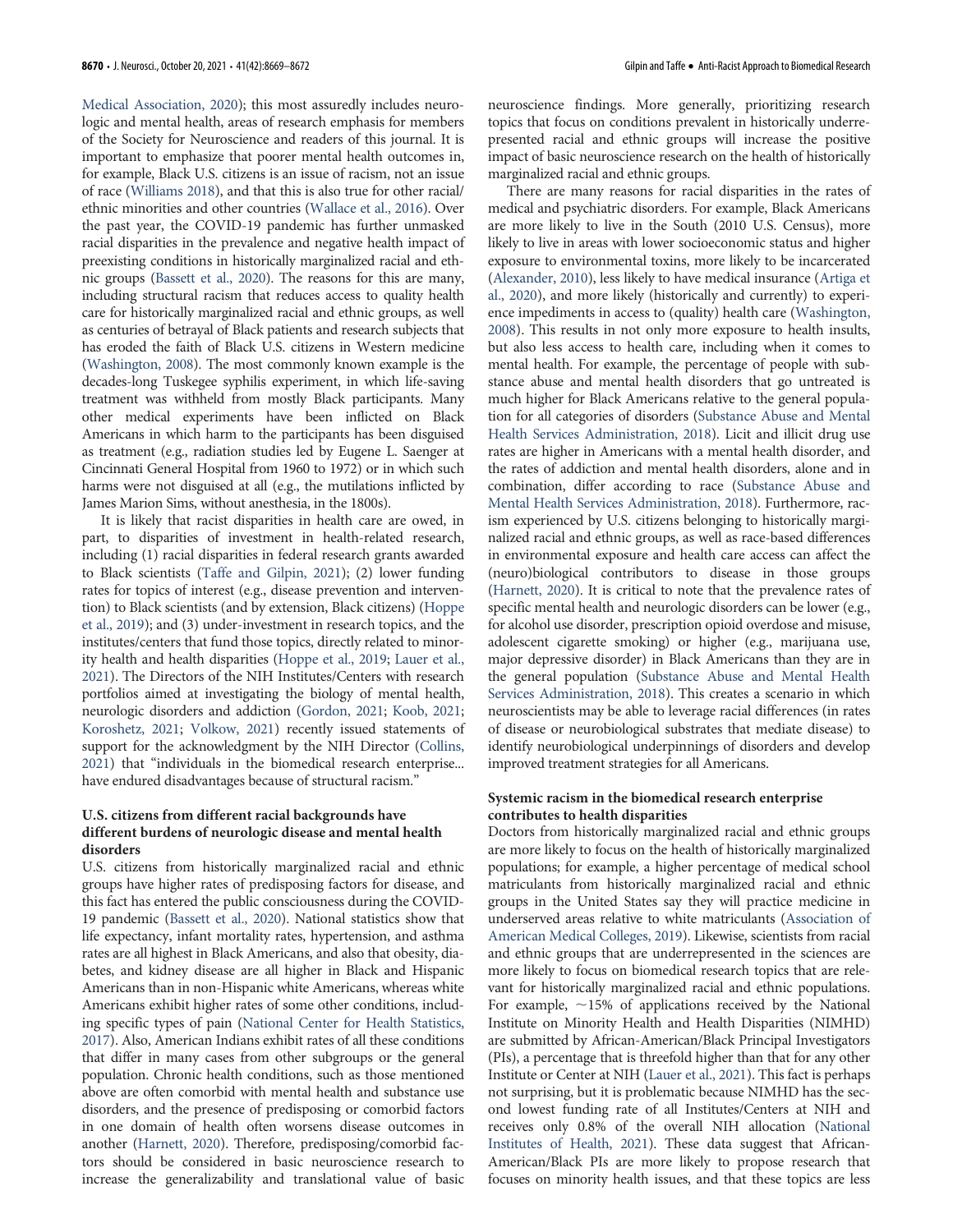likely to be funded. The fact that African-American/Black PIs only constitute 2%-3% of applicants for NIH funding likely compounds the lack of attention to biomedical research topics relevant to historically marginalized groups.

This raises some key questions about NIH funding priorities as it relates to topics of minority health and health disparities:

- ! Disease rates differ among individuals from different racial backgrounds, and some NIH research grants propose to focus on those topics and/or understand those disparities. In these cases, what dictates which NIH grant applications are diverted from "parent" institutes/centers with higher funding rates (e.g., NIMH for mental health-focused grants, and NIDA/NIAAA for addiction-focused grants) to NIMHD, which has lower funding rates and a tiny fraction of the annual NIH appropriation?
- The percentage of NIMHD applications with Black PIs is more than threefold higher than the percentage of Black PI-led grant applications for any other IC. Why are their applications being assigned in this way?
- ! Because NIMHD receives a small portion of the overall NIH allocation and has the second-lowest funding rate of all NIH institutes/centers, grant applications diverted to NIMHD are less likely to be funded. In those scenarios, how often are those applications selected for funding by the relevant topic-related "parent" institute/center?

Within NIH research funding, the data show that, among historically marginalized racial and ethnic groups within the United States, Black scientists and Black-preferred research topics are especially at a disadvantage. For example, Black-preferred topics are funded at consistently lower rates than are other topics (Hoppe et al., 2019) and this is due, in part, to "programmatic priority," as reflected in the discretionary funding decisions made within a given Institute/Center (including those that fund mental health and addiction basic neuroscience). A follow-up report revealed that Black-preferred Institutes/Centers are also funded at lower rates and concluded that racial disparities in federal research grant funding are likely because of "their assignment to Institutes/Centers with lower funding rates" (Lauer et al., 2021). The report attributes these disparities to "differential funding ecologies among NIH institutes/centers," but does not appear to recognize that an "ecology" of disadvantage for specific racial groups, built into the operation of the system, is the very definition of systemic racism. In addition to the fact that Black-preferred topics are funded at lower rates, Black scientists are underrepresented at all levels of the scientific enterprise (Stevens et al., 2021). Since Black scientists are less likely to receive NIH research grants (regardless of topic), they are less likely be selected to serve on the review panels that advise Institutes/Centers on which research is of the highest priority to be funded; these two factors are intertwined to create a feedforward loop of continued disparity of NIH grant funding (Ginther et al., 2011; Hoppe et al., 2019; Taffe and Gilpin, 2021).

Collectively, these factors combine to create a situation in which health research topics proposed by Black scientists, and more importantly health topics that disproportionately affect Black U.S. citizens (who are taxpayers that fund the NIH), are underrepresented in the federal research grant portfolio. This includes topics of mental health and neurologic disease. A small amount of data have been recently shared with the scientific community by the directors of specific neuroscience institutes: specifically, at the 2020 American College of Neuropsychopharmacology meeting, NIMH Director Dr. Joshua Gordon orally reported to

meeting attendees that NIMH grant funding rates were very similar to the overall NIH numbers (white PIs = 20%, Black PIs = 11%, Hispanic PIs = 16%, Asian PIs = 17%); and at the 2021 Research Society for Alcoholism meeting, NIAAA Director Dr. George Koob orally reported to meeting attendees that NIAAA grant funding rates were also very similar to the overall NIH numbers (white  $PIs = 21\%$ , Black  $PIs = 12\%$ , Hispanic  $PIs = 19\%$ , Asian  $PIs = 17\%$ ). We are not aware of these figures having been reported for NIDA or NINDS, although NIDA did report that 2.4% of funded research grants were awarded to Black PIs, similar to the overall NIH numbers (Ginther et al., 2011; Hoppe et al., 2019). Overall, these data from specific neuroscience-focused NIH Institutes suggest that (1) what is true for the biomedical enterprise as a whole is also true for the basic neuroscience fields that conduct research on mental health and addiction topics; and (2) there is a need for higher transparency and availability of data describing which grants and PIs are, and are not, being funded (Taffe and Gilpin, 2021).

### How can the community of neuroscience help to address this problem?

The United States has a medical and scientific history that has focused on "white health and disease" (Washington, 2008). This has created a situation in which our choices of which health topics to investigate in basic neuroscience and other fields, and therefore our understanding and treatment of most health conditions, including mental and neurologic disorders, are systemically racist. More specifically, diagnosis strategies and therapeutic treatments may need to differ for white Americans and those of other racial backgrounds. Therefore, the prioritization of research topics by tax-supported federal funding agencies, such as the NIH (often described in Institute/Center Strategic Plans formally approved by their Advisory Councils), should reflect the health conditions that affect all Americans, not just white Americans. By expressing to NIH leaders the importance of this topic and by demanding data transparency and accountability for policy decisions, leaders and members of major scientific societies, such as the Society for Neuroscience, can help to eliminate racial disparities in biomedical research funding (Taffe and Gilpin, 2021).

What are some potential ways in which NIH can take an antiracist approach to soliciting, reviewing and funding biomedical research in the neurosciences?

- 1. Prioritize preclinical research on topics that are relevant for historically underrepresented racial and ethnic groups: Above, we discuss systematic underfunding of scientists from racial and ethnic groups historically underrepresented in the sciences, de-prioritization of topics important to citizens from historically marginalized racial and ethnic groups, and small budgets and low grant funding rates for the NIH Institutes/ Centers that are preferred by scientists from historically underrepresented racial and ethnic groups. Addressing these issues collectively will increase the amount of preclinical research being conducted to understand the biological underpinnings of disease relevant for historically marginalized racial and ethnic groups.
- 2. Devote more of the NIH budget to the NIMHD: The research interest areas listed prominently on the NIMHD website indicate clearly that this Institute/Center is focused on comorbidities, environmental and experiential contributors, and the integration of factors which influence health in minoritized populations across the scientific domains of most of the Institutes/Centers. Increasing the NIMHD